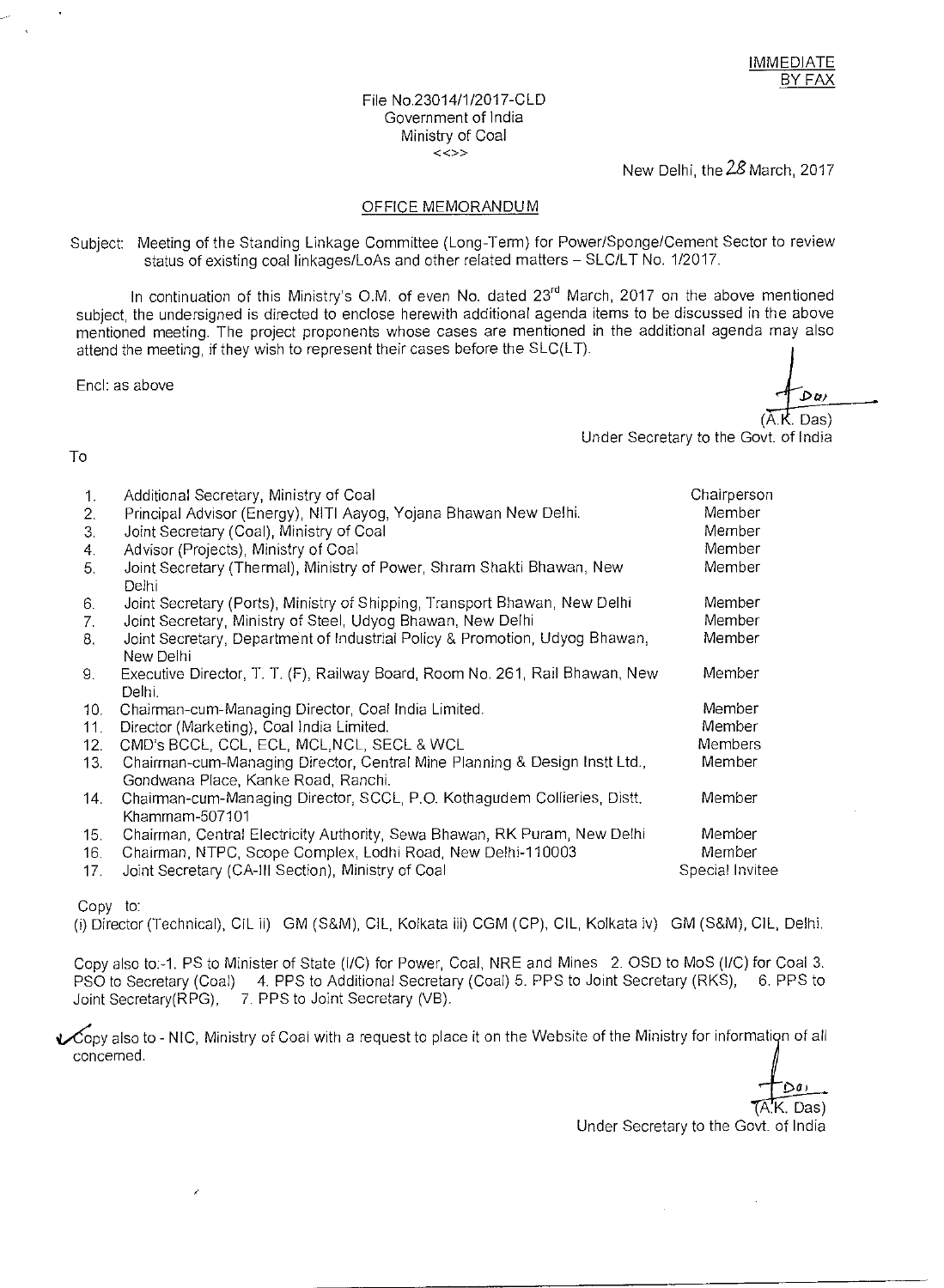## No. 23014/1/2017-CPD Government of India Ministry of Coal

# New Delhi, Dated 28March, 2017

## Additional Agenda for the meeting of the Standing Linkage Committee (Long Term) for Power to be held on 29<sup>th</sup> March, 2017.

A meeting of the Standing Linkage Committee (Long Term) for Power will be held on 29.03.2017 under the Chairmanship of Additional Secretary (Coal) to review the status of existing coal linkages/LoAs and other related matters. The additional agenda shall be as follows :

| <b>Additional</b> | Brief description of the additional Agenda item                     |                             |          |            |                  |                  |  |
|-------------------|---------------------------------------------------------------------|-----------------------------|----------|------------|------------------|------------------|--|
| Agenda            |                                                                     |                             |          |            |                  |                  |  |
| 1. NTPC           | Issue: Coal allocation for new upcoming projects (8010 MW) under    |                             |          |            |                  |                  |  |
| Coal              | special dispensation                                                |                             |          |            |                  |                  |  |
| allocation<br>for |                                                                     |                             |          |            |                  |                  |  |
| new upcoming      | It has been stated by the project proponent that $-$                |                             |          |            |                  |                  |  |
| projects under    |                                                                     |                             |          |            |                  |                  |  |
| special           | About 8010 MW capacity comprising of 4210 MW proposed NTPC          |                             |          |            |                  |                  |  |
| dispensation      | projects/units and 3800 MW JVs are in advance stage of construction |                             |          |            |                  |                  |  |
|                   | and are scheduled to be commissioned in FY 2016-17 & onwards,       |                             |          |            |                  |                  |  |
|                   | Detailed list of projects are as follows:                           |                             |          |            |                  |                  |  |
|                   |                                                                     |                             |          |            |                  |                  |  |
|                   |                                                                     | <b>NTPC Projects:</b>       |          |            |                  |                  |  |
|                   | S.                                                                  | Project/ Unit               | Capacity | <b>LOA</b> | <b>LOA Dated</b> | Coal             |  |
|                   | No.                                                                 |                             | (in MW)  | Quantity   |                  | Company          |  |
|                   |                                                                     |                             |          | (MMT)      |                  |                  |  |
|                   | 1                                                                   | Bongaigaon<br>U#3 (1 X 250) | 250      | 0.97       | 28-04-2007       | ECL              |  |
|                   |                                                                     |                             |          |            |                  |                  |  |
|                   | $\overline{2}$                                                      | <b>Barh Stage-I</b>         | 1320     | 6.67       | 18-11-2010       | CCL              |  |
|                   |                                                                     | U#2&3 (2X660                |          |            |                  |                  |  |
|                   |                                                                     | M(W)                        |          |            |                  |                  |  |
|                   | 3                                                                   | Solapur STPP                | 1320     | 5.09       | 11-11-2010       | MCL <sup>®</sup> |  |
|                   |                                                                     | (2X660 MW)                  |          |            |                  |                  |  |
|                   |                                                                     |                             |          |            |                  |                  |  |
|                   | $\overline{4}$                                                      | Mouda Stage-                | 1320     | 5.09       | 11-11-2010       | <b>MCL</b>       |  |
|                   |                                                                     | II (2X660 MW)               |          |            |                  |                  |  |
|                   |                                                                     |                             |          |            |                  |                  |  |
|                   | <b>SUB TOTAL</b><br>4210                                            |                             |          |            |                  |                  |  |
|                   |                                                                     |                             |          |            |                  |                  |  |
|                   |                                                                     |                             |          |            |                  |                  |  |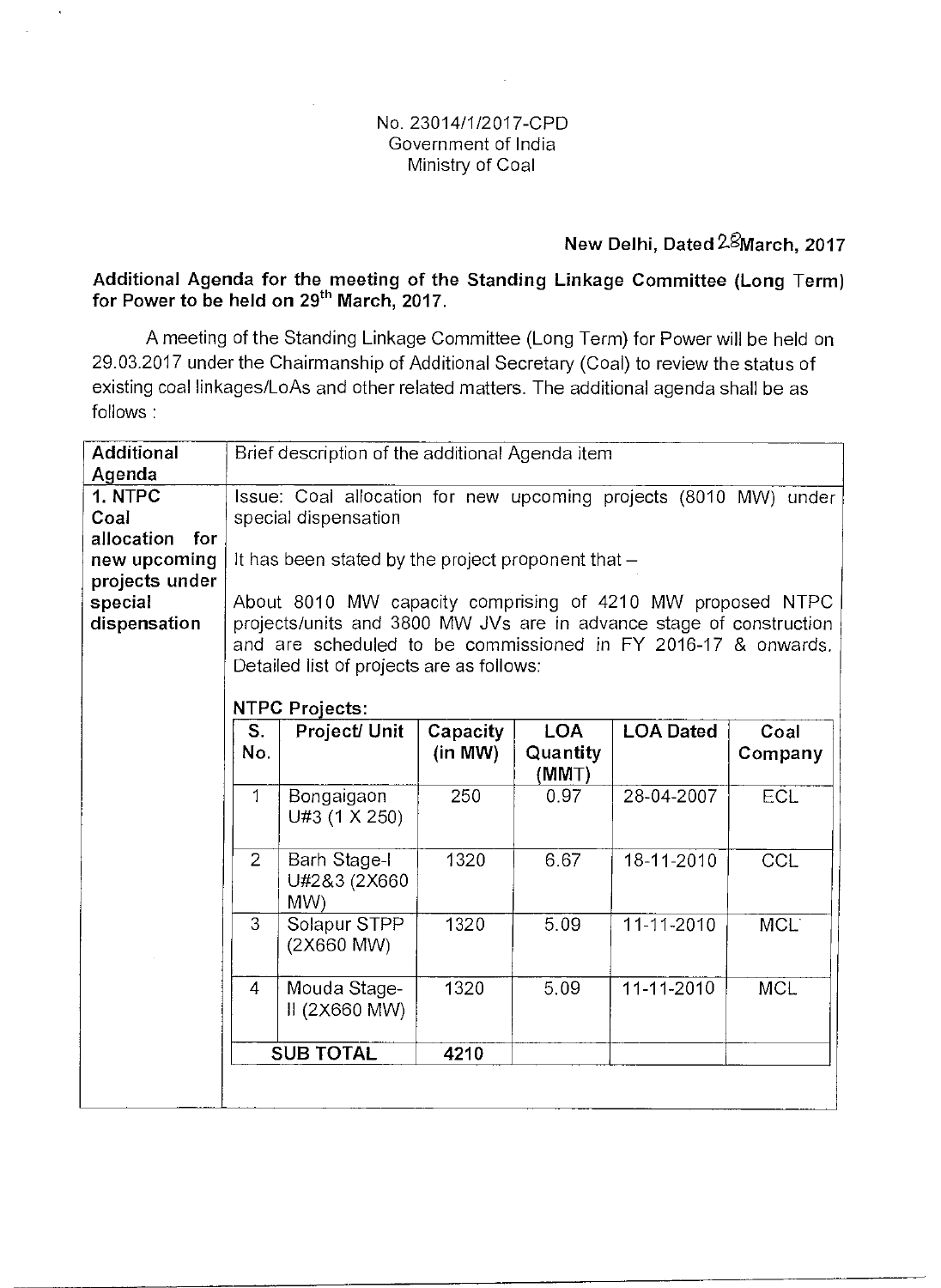|                                                                                                        | <b>NTPC JV Projects:</b>                                                                                                                                                                                                                                                                                                                                                                                                                                                                                                                                                                                                            |                                                                                                                                                                                                                                                                                                                                                                                                                                                                                                                                              |      |       |            |             |
|--------------------------------------------------------------------------------------------------------|-------------------------------------------------------------------------------------------------------------------------------------------------------------------------------------------------------------------------------------------------------------------------------------------------------------------------------------------------------------------------------------------------------------------------------------------------------------------------------------------------------------------------------------------------------------------------------------------------------------------------------------|----------------------------------------------------------------------------------------------------------------------------------------------------------------------------------------------------------------------------------------------------------------------------------------------------------------------------------------------------------------------------------------------------------------------------------------------------------------------------------------------------------------------------------------------|------|-------|------------|-------------|
|                                                                                                        | 5                                                                                                                                                                                                                                                                                                                                                                                                                                                                                                                                                                                                                                   | Nabinagar<br><b>TPP</b>                                                                                                                                                                                                                                                                                                                                                                                                                                                                                                                      | 500  | 2.500 | 14/11/2010 | CCL         |
|                                                                                                        | 6                                                                                                                                                                                                                                                                                                                                                                                                                                                                                                                                                                                                                                   | Meja STPS<br>(2x660 MW)                                                                                                                                                                                                                                                                                                                                                                                                                                                                                                                      | 1320 | 5.49  | 13/11/2010 | <b>SECL</b> |
|                                                                                                        | $\overline{7}$                                                                                                                                                                                                                                                                                                                                                                                                                                                                                                                                                                                                                      | Nabinagar<br><b>STPS (3X660)</b><br>MW)                                                                                                                                                                                                                                                                                                                                                                                                                                                                                                      | 1980 | 7.04  | 03/11/2010 | CCL         |
|                                                                                                        |                                                                                                                                                                                                                                                                                                                                                                                                                                                                                                                                                                                                                                     | <b>SUB TOTAL</b>                                                                                                                                                                                                                                                                                                                                                                                                                                                                                                                             | 3800 |       |            |             |
|                                                                                                        | <b>TOTAL</b>                                                                                                                                                                                                                                                                                                                                                                                                                                                                                                                                                                                                                        |                                                                                                                                                                                                                                                                                                                                                                                                                                                                                                                                              | 8010 |       |            |             |
|                                                                                                        | NTPC has stated that the matter was deliberated in the SLC (LT) held on<br>01.09.2016 wherein it was informed that the decision of signing of FSA<br>should be taken as per the provisions of the new linkage policy which is<br>under consideration.                                                                                                                                                                                                                                                                                                                                                                               |                                                                                                                                                                                                                                                                                                                                                                                                                                                                                                                                              |      |       |            |             |
| 2. NTPC                                                                                                |                                                                                                                                                                                                                                                                                                                                                                                                                                                                                                                                                                                                                                     | Issue: Allocation of Special Bridge Linkage or Long term Coal Linkage for                                                                                                                                                                                                                                                                                                                                                                                                                                                                    |      |       |            |             |
|                                                                                                        |                                                                                                                                                                                                                                                                                                                                                                                                                                                                                                                                                                                                                                     | Gadarwara (2x800 MW) and Unchahar-IV (1x500 MW) TPP of NTPC                                                                                                                                                                                                                                                                                                                                                                                                                                                                                  |      |       |            |             |
| Allocation<br>of<br>Special Bridge<br>Linkage<br>or                                                    | It has been stated by the project proponent that -                                                                                                                                                                                                                                                                                                                                                                                                                                                                                                                                                                                  |                                                                                                                                                                                                                                                                                                                                                                                                                                                                                                                                              |      |       |            |             |
| Long<br>term<br>Linkage<br>for<br>Gadarwara<br>(2x800)<br>MW)<br>and Unchahar-<br>IV (1x500 MW)<br>TPP | Chandrabila coal block was allocated to NTPC. Coal from this block was<br>linked to Gadarwara (1600 MW) and Unchahar-IV (1x500 MW) power<br>project of NTPC. Subsequently, allocation of Chandrabila coal block was<br>changed to Govt. of Tamil Nadu. Presently, there is no coal linkage/block<br>available for Gadarwara and Unchahar-IV and execution of these<br>projects are in advance stage. PPAs are already in place. NTPC has<br>requested either to allocate bridge linkage under special dispensation for<br>this project till it's yet to be allotted captive block is operational or to<br>accord long term linkage. |                                                                                                                                                                                                                                                                                                                                                                                                                                                                                                                                              |      |       |            |             |
| 3. NTPC<br>Revision<br><b>of</b><br>for                                                                | Issue - Revision of norms for Bridge Linkage for at least 5 years & till<br>coming to production capacity of the coal block/mine allocated, in line<br>with MoEF recommendation<br>It has been stated by the project proponent that $-$                                                                                                                                                                                                                                                                                                                                                                                             |                                                                                                                                                                                                                                                                                                                                                                                                                                                                                                                                              |      |       |            |             |
| norms<br><b>Bridge</b><br>Linkage                                                                      |                                                                                                                                                                                                                                                                                                                                                                                                                                                                                                                                                                                                                                     |                                                                                                                                                                                                                                                                                                                                                                                                                                                                                                                                              |      |       |            |             |
|                                                                                                        |                                                                                                                                                                                                                                                                                                                                                                                                                                                                                                                                                                                                                                     | While coal mine development takes 6-7 years after allocation of coal<br>block and at the same time commissioning of power plant takes at least 4<br>years after all clearances are obtained. As a result for many of the<br>upcoming NTPC stations there will be a considerable gap between expiry<br>of the bridge linkage coal and availability of coal from their respective<br>linked coal block. In view of this, EAC of MOEF in its 63 <sup>rd</sup> meeting<br>suggested that the Bridge Linkage be done for a t least 5 years & till |      |       |            |             |

 $\sim$  $\frac{1}{2}$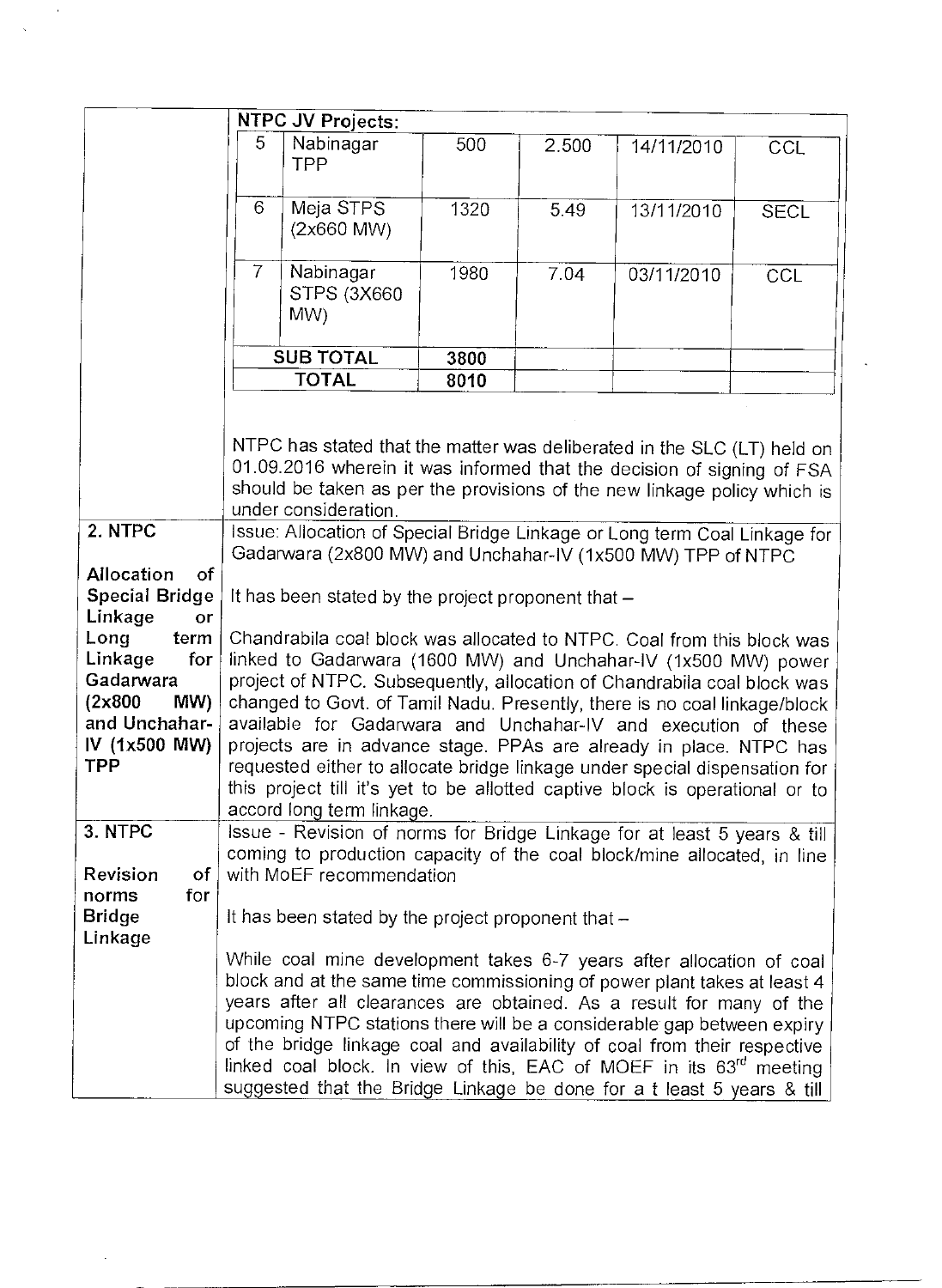|                         | coming to production capacity of the coal block/mine allocated and also<br>advised that MoEFF&CC may consider taking up this issue with MoC.<br>NTPC has requested that SLC (LT) may consider revision of norms for |
|-------------------------|---------------------------------------------------------------------------------------------------------------------------------------------------------------------------------------------------------------------|
|                         | Bridge Linkage for at least 5 years & till coming to production capacity of<br>the coal block/mine allocated.                                                                                                       |
| 4. NTPC                 | Issue - Grant of Long term Coal Linkage as well as allocation of Captive                                                                                                                                            |
|                         | Coal Block with high grade coal for proposed Pudimadaka TPP (4x1000                                                                                                                                                 |
| Grant of Long           | MW) of NTPC at Visakhapatnam in Andhra Pradesh.                                                                                                                                                                     |
| term<br>Coal<br>Linkage |                                                                                                                                                                                                                     |
| For                     | The matter has been dealt on file. A reply has been sent to Govt. of A.P.<br>stating that a new policy for grant of long term coal linkages to power                                                                |
| Pudimadaka              | sector is under consideration with the Govt. and Coal linkages shall be                                                                                                                                             |
| <b>TPP</b>              | considered as per the provisions of the new coal linkage policy.                                                                                                                                                    |
| 5. Supply<br>of         | Issue - Supply of coal under Bridge Linkage MoUs at notified price                                                                                                                                                  |
| coal<br>under           |                                                                                                                                                                                                                     |
| <b>Bridge</b>           | Ministry of Power has stated that MoC vide letter dated 01.09.2015                                                                                                                                                  |
| Linkage MoUs            | advised CIL to supply coal through MoU route on notified prices to Barh-                                                                                                                                            |
| notified<br>at          | Il till the grant of Tapering linkage as a special case. On allocation of                                                                                                                                           |
| price                   | bridge linkage CIL informed that the supplies shall be at 10% premium                                                                                                                                               |
|                         | over notified price. NTPC has been requesting for such linkage to be at                                                                                                                                             |
|                         | notified price. MoP has further stated that recently CAG in its report on                                                                                                                                           |
|                         | "Performance Audit of Fuel Management of coal based stations of NTPC                                                                                                                                                |
|                         | Ltd." has noted that it is prudent to have a policy to supply coal at notified                                                                                                                                      |
|                         | price under Bridge Linkage MoUs in line with coal supplied under linkage<br>route since this adds to the burden on consumers. MoP has requested                                                                     |
|                         | SLC (LT) to direct CIL to supply coal at notified prices under the bridge                                                                                                                                           |
|                         | linkages.                                                                                                                                                                                                           |
| 6. M/s Lanco            | Project Proponent has requested for extension of time line for fulfilment                                                                                                                                           |
| Amarkantak              | of Condition Precedent under FSA.                                                                                                                                                                                   |
| <b>Power Limited</b>    |                                                                                                                                                                                                                     |
| (Condition              | The issue of extension of Condition Precedent clause No. 2.8.2.3 of FSA                                                                                                                                             |
| Precedent               | was placed before the SLC (LT) in its meeting held on 17.07.2015 in the                                                                                                                                             |
| under FSA)              | context of a particular TPP. However, the Committee made a general                                                                                                                                                  |
|                         | recommendation that extension of time for fulfilling all the condition                                                                                                                                              |
|                         | precedent of all such projects, except COD and commissioning may be                                                                                                                                                 |
|                         | granted upto 31.03.2016. The recommendation of the SLC (LT) was<br>submitted to the competent authority, ie. Hon'ble MoS (I/C) for Coal.                                                                            |
|                         | Competent authority directed that a policy may be formulated in this                                                                                                                                                |
|                         | regard.                                                                                                                                                                                                             |
|                         |                                                                                                                                                                                                                     |
|                         | MoP vide its O.M. dated 21.03.2016 recommended extension of time for                                                                                                                                                |
|                         | Condition Precedent under clause 2.8.2.3 only which relates to signing of                                                                                                                                           |
|                         | PPA. However, in view of the recommendation of SLC (LT) for extension                                                                                                                                               |
|                         | of time for fulfilling all the condition precedent except COD and                                                                                                                                                   |
|                         | commissioning, MoP was requested to furnish its views on extension of                                                                                                                                               |
|                         | time for fulfilling all the CPs. Subsequently, MoP requested MoC to                                                                                                                                                 |

 $\sim 10^6$  $\ddot{\phantom{a}}$